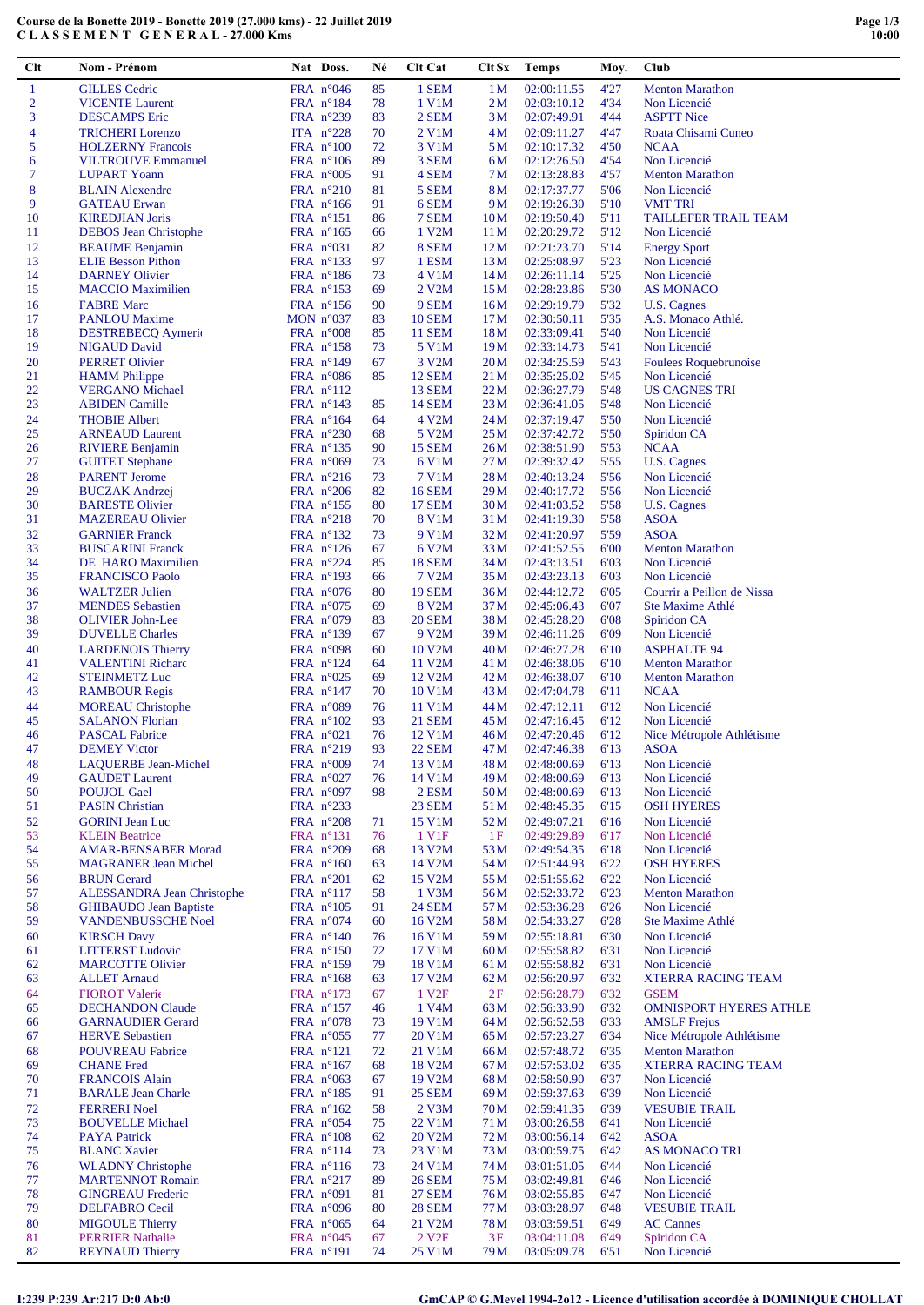| Clt        | Nom - Prénom                                              | Nat Doss.                                | Né       | <b>Clt Cat</b>              | Clt Sx                   | <b>Temps</b>               | Moy.         | Club                             |
|------------|-----------------------------------------------------------|------------------------------------------|----------|-----------------------------|--------------------------|----------------------------|--------------|----------------------------------|
| 83         | <b>KEISUKE Matsund</b>                                    | FRA n°236                                |          | <b>29 SEM</b>               | 80 <sub>M</sub>          | 03:05:46.45                | 6'53         | <b>NINJA</b>                     |
| 84         | <b>TERZI</b> Giancarlo                                    | $FRA$ n°118                              | 67       | 22 V2M                      | 81 M                     | 03:05:49.97                | 6'53         | Non Licencié                     |
| 85         | <b>GOUTTEFARDE Philippe</b>                               | FRA $n^{\circ}007$                       | 88       | <b>30 SEM</b>               | 82M                      | 03:07:09.66                | 6'56         | Non Licencié                     |
| 86         | <b>GUYOT</b> Laurent                                      | FRA $n^{\circ}077$                       | 78       | 26 V1M                      | 83M                      | 03:09:17.12                | 7'01         | Non Licencié                     |
| 87<br>88   | <b>SERE Camille</b><br>LE CARRE Jean Michel               | FRA $n^{\circ}137$<br>$FRA$ n°161        | 89<br>85 | 1 SEF<br><b>31 SEM</b>      | 4F<br>84M                | 03:10:04.20<br>03:10:04.20 | 7'02<br>7'02 | <b>ASOA</b><br><b>GSEM</b>       |
| 89         | <b>CARLICCHI Alain</b>                                    | FRA $n^{\circ}090$                       | 64       | 23 V2M                      | 85 M                     | 03:10:36.21                | 7'04         | Non Licencié                     |
| 90         | <b>DELSAUT</b> Jean Pierre                                | FRA $n^{\circ}041$                       | 55       | 3 V3M                       | 86M                      | 03:10:44.75                | 7'04         | <b>AC Cannes</b>                 |
| 91         | CASADO Greg                                               | FRA $n^{\circ}214$                       | 74       | 27 V1M                      | 87 M                     | 03:10:44.77                | 7'04         | Non Licencié                     |
| 92         | <b>SPERANZA Anthony</b>                                   | FRA $n^{\circ}182$                       | 74       | 28 V1M                      | 88M                      | 03:11:14.28                | 7'05         | Non Licencié                     |
| 93         | <b>ARAB</b> David                                         | FRA $n^{\circ}087$                       | 78       | 29 V1M                      | 89 M                     | 03:11:54.24                | 7'06         | <b>Menton Marathon</b>           |
| 94<br>95   | <b>MARIETTE Joel</b><br><b>ROIZOT</b> Patrick             | FRA $n^{\circ}231$<br>FRA $n^{\circ}163$ | 53<br>69 | 4 V3M<br>24 V2M             | 90 <sub>M</sub><br>91 M  | 03:12:10.93<br>03:12:17.65 | 7'07<br>7'07 | Spiridon CA<br>Non Licencié      |
| 96         | <b>PERON Jean-Guillaume</b>                               | $FRA$ n°011                              | 92       | <b>32 SEM</b>               | 92 <sub>M</sub>          | 03:12:31.31                | 7'08         | Nice Métropole Athlétisme        |
| 97         | <b>CONVERT Pierre</b>                                     | FRA $n^{\circ}104$                       | 59       | 5 V3M                       | 93 M                     | 03:12:41.26                | 7'08         | Non Licencié                     |
| 98         | <b>EUGENE Turquoise Oceane</b>                            | FRA $n^{\circ}138$                       | 84       | 2 SEF                       | 5F                       | 03:12:52.86                | 7'09         | <b>ASOA</b>                      |
| 99         | <b>MOUQUAND Cedric</b>                                    | FRA $n^{\circ}049$                       | 75       | 30 V1M                      | 94 M                     | 03:13:55.05                | 7'11         | Non Licencié                     |
| 100<br>101 | <b>MARTINI Reynald</b><br>BOCCALETTI NICOLAS              | FRA $n^{\circ}095$<br>FRA $n^{\circ}068$ | 75<br>83 | 31 V1M<br><b>33 SEM</b>     | 95 M<br>96 M             | 03:14:29.18<br>03:14:36.43 | 7'12<br>7'12 | Non Licencié<br>Non Licencié     |
| 102        | <b>ELIE</b> Dominique                                     | FRA $n^{\circ}180$                       | 64       | 25 V2M                      | 97 M                     | 03:15:02.40                | 7'13         | Nice Métropole Athlétisme        |
| 103        | <b>BOULAY Olivier</b>                                     | FRA $n^{\circ}072$                       | 73       | 32 V1M                      | 98 <sub>M</sub>          | 03:15:12.35                | 7'14         | <b>AC Cannes</b>                 |
| 104        | <b>JOLY Herve</b>                                         | FRA $n^{\circ}064$                       | 67       | 26 V2M                      | 99 M                     | 03:15:46.83                | 7'15         | Ste Maxime Athlé                 |
| 105        | EL JAZOULI Hassan                                         | FRA $n^{\circ}154$                       | 73       | 33 V1M                      | 100M                     | 03:16:17.79                | 7'16         | <b>ESPERENCE ANTIBES</b>         |
| 106        | <b>BASSO</b> Valerie                                      | FRA $n^{\circ}013$                       | 70       | 2 V1F                       | 6F                       | 03:16:47.64                | 7'17         | Nice Métropole Athlétisme        |
| 107<br>108 | LESPAGNARD David<br><b>SPIRRIZI Franck</b>                | FRA $n^{\circ}035$<br>FRA $n^{\circ}120$ | 70<br>84 | 34 V1M<br><b>34 SEM</b>     | 101 <sub>M</sub><br>102M | 03:16:53.18<br>03:17:09.72 | 7'18<br>7'18 | <b>AC Cannes</b><br>Non Licencié |
| 109        | <b>GOTTELAND Tom</b>                                      | FRA $n^{\circ}170$                       | 82       | <b>35 SEM</b>               | 103M                     | 03:19:11.61                | 7'23         | Spiridon CA                      |
| 110        | <b>LOGLI</b> Richard                                      | FRA $n^{\circ}019$                       | 64       | 27 V2M                      | 104M                     | 03:19:11.61                | 7'23         | Non Licencié                     |
| 111        | <b>DONADEY</b> Isabelle                                   | FRA n°199                                | 71       | 3 V1F                       | 7F                       | 03:19:46.47                | 7'24         | Non Licencié                     |
| 112        | <b>GARINO Eric</b>                                        | FRA $n^{\circ}088$                       | 58       | 6 V3M                       | 105M                     | 03:20:00.70                | 7'24         | Non Licencié                     |
| 113<br>114 | <b>BUISSOU Mikael</b>                                     | FRA n°221                                | 99       | 3 ESM                       | 106M                     | 03:21:21.45                | 7'27<br>7'27 | Non Licencié                     |
| 115        | <b>JACQUEMAIN CORAZZA Regis</b><br>FEDELI MUSSANO Patrick | FRA $n^{\circ}220$<br>FRA $n^{\circ}145$ | 61       | <b>36 SEM</b><br>28 V2M     | 107 <sub>M</sub><br>108M | 03:21:21.45<br>03:22:01.53 | 7'29         | Non Licencié<br>Spiridon CA      |
| 116        | <b>FERRARA Joel</b>                                       | FRA $n^{\circ}146$                       | 82       | <b>37 SEM</b>               | 109M                     | 03:22:28.75                | 7'30         | Spiridon CA                      |
| 117        | <b>LAUBU Emmanuel</b>                                     | FRA $n^{\circ}178$                       | 71       | 35 V1M                      | 110M                     | 03:22:46.99                | 7'31         | Non Licencié                     |
| 118        | <b>PAOLINO</b> Teresa                                     | FRA $n^{\circ}195$                       | 53       | 1 V3F                       | 8F                       | 03:23:29.98                | 7'32         | Non Licencié                     |
| 119        | <b>ODOARDY</b> Leandre                                    | FRA $n^{\circ}085$                       | 58       | 7 V3M                       | 111 M                    | 03:23:29.98                | 7'32         | <b>ASOA</b>                      |
| 120<br>121 | <b>KIRSCH Robin</b><br><b>LEVY Richard</b>                | FRA $n^{\circ}099$<br>FRA $n^{\circ}211$ | 78<br>48 | 36 V1M<br>2 V4M             | 112M<br>113M             | 03:23:44.30<br>03:24:14.82 | 7'33<br>7'34 | Non Licencié<br>Non Licencié     |
| 122        | <b>SIERRA Emmanuel</b>                                    | FRA $n^{\circ}215$                       | 79       | 37 V1M                      | 114M                     | 03:24:33.26                | 7'35         | Non Licencié                     |
| 123        | <b>PICHON Katia</b>                                       | $FRA$ n°189                              | 70       | 4 V1F                       | 9F                       | 03:24:59.68                | 7'36         | Non Licencié                     |
| 124        | <b>POMA</b> Calogero                                      | FRA $n^{\circ}152$                       | 59       | 8 V3M                       | 115M                     | 03:25:28.54                | 7'37         | <b>GSEM</b>                      |
| 125        | <b>BELOT Nicolas</b>                                      | $FRA$ $n^{\circ}110$                     | 72       | 38 V1M                      | 116M                     | 03:25:34.98                | 7'37         | Non Licencié                     |
| 126        | <b>ECHE EMILIE</b>                                        | FRA $n^{\circ}067$                       | 83       | 3 SEF                       | 10F                      | 03:25:43.91                | 7'37         | <b>NCAA</b>                      |
| 127<br>128 | <b>MARSAUX Jacky</b><br><b>AMBROSINI William</b>          | FRA $n^{\circ}183$<br>MON $n^{\circ}020$ | 55<br>90 | 9 V3M<br><b>38 SEM</b>      | 117M<br>118M             | 03:25:58.28<br>03:26:06.38 | 7'38<br>7'38 | Non Licencié<br>Non Licencié     |
| 129        | <b>VANDENBUSSCHE Annie</b>                                | FRA $n^{\circ}073$                       | 66       | 3 V <sub>2F</sub>           | 11F                      | 03:26:09.47                | 7'38         | Ste Maxime Athlé                 |
| 130        | <b>AITTHAR Sid Ali</b>                                    | FRA n°188                                | 69       | 29 V2M                      | 119 <sub>M</sub>         | 03:26:27.68                | 7'39         | Non Licencié                     |
| 131        | <b>MATTONE Valentino</b>                                  | ITA $n^{\circ}229$                       |          | <b>39 SEM</b>               | 120M                     | 03:27:00.25                | 7'40         | Non Licencié                     |
| 132        | <b>ROBBINS Richard</b>                                    | FRA $n^{\circ}136$                       | 57       | 10 V3M                      | 121 M                    | 03:27:14.24                | 7'41         | <b>AMADEUS</b>                   |
| 133<br>134 | <b>LAQUERBE</b> Magali<br><b>FRACHISSE Claude</b>         | FRA n°010                                | 72<br>67 | 5 V1F<br>30 V2M             | 12F                      | 03:27:18.13<br>03:28:15.21 | 7'41         | Non Licencié<br>Non Licencié     |
| 135        | <b>SIMON Vincent</b>                                      | FRA $n^{\circ}179$<br>FRA $n^{\circ}119$ | 94       | <b>40 SEM</b>               | 122M<br>123M             | 03:28:20.29                | 7'43<br>7'43 | Non Licencié                     |
| 136        | <b>DIGIOVANNI Charlotte</b>                               | FRA nº174                                | 94       | 4 SEF                       | 13F                      | 03:28:30.37                | 7'43         | Non Licencié                     |
| 137        | <b>DALMASSO Lucette</b>                                   | FRA $n^{\circ}227$                       | 65       | 4 V <sub>2F</sub>           | 14F                      | 03:28:30.37                | 7'43         | Non Licencié                     |
| 138        | <b>BOUDIER Aurelie</b>                                    | FRA $n^{\circ}175$                       | 77       | 6 V1F                       | 15F                      | 03:29:25.91                | 7'45         | <b>NCAA</b>                      |
| 139<br>140 | <b>POUILLEY Mireille</b><br><b>FORMA Jean Claudi</b>      | FRA $n^{\circ}203$<br>FRA $n^{\circ}177$ | 67<br>60 | 5 V <sub>2F</sub><br>31 V2M | 16F<br>124M              | 03:30:13.64<br>03:31:06.38 | 7'47<br>7'49 | Non Licencié<br>Non Licencié     |
| 141        | <b>DUCULTY Michel</b>                                     | FRA $n^{\circ}083$                       | 64       | 32 V2M                      | 125 M                    | 03:31:30.73                | 7'50         | <b>NCAA</b>                      |
| 142        | <b>ROUVIER Christian</b>                                  | FRA $n^{\circ}038$                       | 64       | 33 V2M                      | 126M                     | 03:31:30.73                | 7'50         | <b>Hyéres Running</b>            |
| 143        | <b>DEVES</b> Mathieu                                      | FRA $n^{\circ}080$                       | 83       | 41 SEM                      | 127 <sub>M</sub>         | 03:31:42.03                | 7'50         | Non Licencié                     |
| 144        | <b>BOTOBAL Elia</b>                                       | MAD $n^{\circ}015$                       | 84       | 5 SEF                       | 17F                      | 03:32:13.99                | 7'52         | Nice Métropole Athlétisme        |
| 145        | <b>BOUGET STEPHANE</b>                                    | FRA $n^{\circ}066$                       | 72       | 39 V1M                      | 128M                     | 03:32:40.54                | 7'53         | <b>AC Cannes</b>                 |
| 146<br>147 | <b>PESSIONE Philippe</b><br><b>BRUN Fabien</b>            | FRA $n^{\circ}040$<br>FRA $n^{\circ}235$ | 63<br>78 | 34 V2M<br>40 V1M            | 129M<br>130M             | 03:32:46.30<br>03:33:19.48 | 7'53<br>7'54 | Non Licencié<br>Non Licencié     |
| 148        | <b>FALCO</b> Anthony                                      | FRA $n^{\circ}103$                       | 84       | 42 SEM                      | 131 M                    | 03:33:28.50                | 7'54         | Non Licencié                     |
| 149        | <b>HEBBINCKUYS Eric</b>                                   | FRA $n^{\circ}172$                       | 62       | 35 V2M                      | 132M                     | 03:33:56.63                | 7'55         | Spiridon CA                      |
| 150        | <b>VIDAL</b> Jerome                                       | FRA $n^{\circ}240$                       | 86       | 43 SEM                      | 133M                     | 03:34:51.33                | 7'57         | Non Licencié                     |
| 151        | <b>DUNOYER Patrice</b>                                    | FRA $n^{\circ}033$                       | 64       | 36 V2M                      | 134M                     | 03:34:58.40                | 7'58         | <b>Sport Antipolis Marathon</b>  |
| 152<br>153 | <b>MASSE Gilles</b><br><b>CASSIN</b> Isabel               | FRA $n^{\circ}036$                       | 75<br>62 | 41 V1M<br>6 V <sub>2F</sub> | 135M<br>18F              | 03:35:15.45                | 7'58<br>8'00 | Non Licencié<br><b>AC Cannes</b> |
| 154        | <b>SCOFFIER Francois</b>                                  | FRA $n^{\circ}050$<br>FRA $n^{\circ}129$ | 80       | 44 SEM                      | 136M                     | 03:36:07.62<br>03:36:49.84 | 8'02         | Non Licencié                     |
| 155        | <b>MENIEL Nathalie</b>                                    | FRA $n^{\circ}125$                       | 67       | 7 V <sub>2F</sub>           | 19F                      | 03:36:58.44                | 8'02         | <b>Menton Marathon</b>           |
| 156        | <b>SANCHEZ Fabrice</b>                                    | FRA $n^{\circ}101$                       | 72       | 42 V1M                      | 137 M                    | 03:37:48.91                | 8'04         | <b>ASOA</b>                      |
| 157        | <b>DELMEE</b> Magalie                                     | FRA $n^{\circ}198$                       | 66       | 8 V <sub>2F</sub>           | 20F                      | 03:38:25.10                | 8'05         | Non Licencié                     |
| 158        | <b>RAMIERE Michel</b>                                     | FRA $n^{\circ}058$                       | 57       | 11 V3M                      | 138 <sub>M</sub>         | 03:38:36.99                | 8'06         | Spiridon CA                      |
| 159<br>160 | <b>MULY</b> Yan<br><b>RONCHAUD Vanessa</b>                | FRA $n^{\circ}226$<br>FRA $n^{\circ}187$ | 83<br>83 | 6 SEF<br>7 SEF              | 21F<br>22F               | 03:38:40.83<br>03:38:51.25 | 8'06<br>8'06 | Non Licencié<br>Non Licencié     |
| 161        | <b>MARGOSSIAN Arnaud</b>                                  | FRA $n^{\circ}082$                       | 68       | 37 V2M                      | 139M                     | 03:40:11.14                | 8'09         | Non Licencié                     |
| 162        | <b>DEVES</b> Pascal                                       | FRA $n^{\circ}081$                       | 63       | 38 V2M                      | 140M                     | 03:40:33.98                | 8'10         | Non Licencié                     |
| 163        | <b>CERVERA</b> Enric                                      | FRA $n^{\circ}130$                       | 70       | 43 V1M                      | 141M                     | 03:40:46.77                | 8'11         | Non Licencié                     |
| 164        | <b>CONSAVELA Serge</b>                                    | FRA $n^{\circ}142$                       | 72       | 44 V1M                      | 142M                     | 03:40:51.74                | 8'11         | Non Licencié                     |

**Course de la Bonette 2019 - Bonette 2019 (27.000 kms) - 22 Juillet 2019 C L A S S E M E N T G E N E R A L - 27.000 Kms**